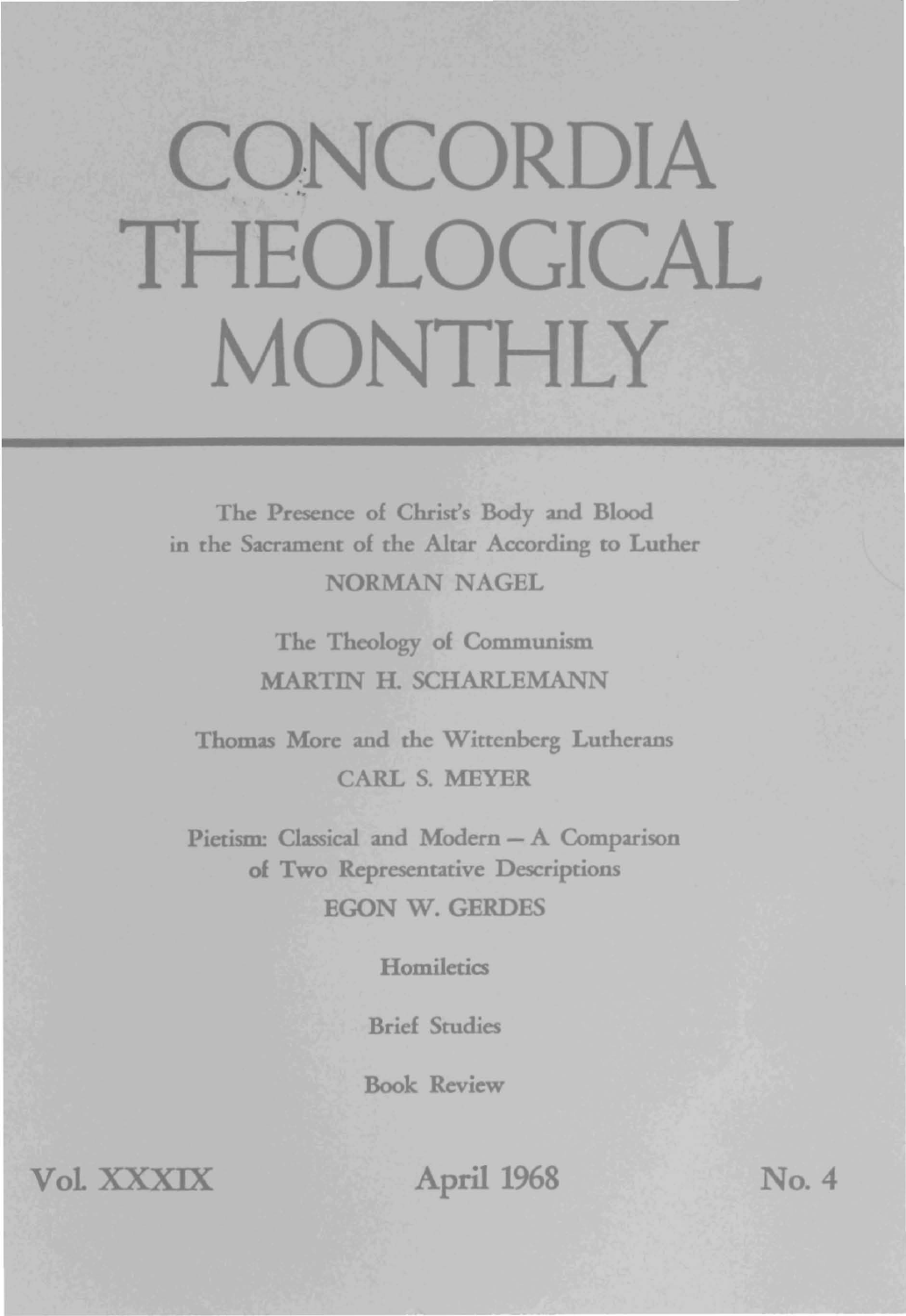## ANOTHER PARALLEL-COLUMN BIBLE

Parallel-column Bibles have had a long history, but never in such concentrated quality as in the last decade. The latest, *The Four Translation New Testament,"* offers one committee-type version (KJV), two private translations (c. B. Williams, not to be confused with Charles Kingsley Williams, who has done an excellent job in *The New Testament in Plain English* [Grand Rapids, 1963J, and William F. Beck), and a revamped version of the American Standard Version of 1901 (NAS). Since a detailed critique of Beck's translation appeared in a previous volume of this journal, XXXV  $(1964)$ , 343-46, this review is confined principally to the NAS and Williams' translation.

One of the principal aims of NAS is to "render the grammar and terminology of the ASV in contemporary English" in a "clear and accurate rendering" (pp. xvi-xvii). Is this goal achieved? 2 Cor. 10:13-15 reads in this version: "But we will not boast beyond *our* measure, but within the measure of the sphere which God apportioned to us as a measure, to reach even as far as you. For we are not overextending ourselves, as if we did not reach to you, for we were the first to come even as far as you in the gospel of Christ; not boasting beyond *our* measure, *that is,* in other men's labors, but with the hope that as your faith grows, we shall be, within our sphere, enlarged even more by you." Since none of the other versions in *this* volume are appreciably clearer, we cite the New English Bible (NEB) as a sample

## BRIEF STUDIES

of how the passage might be rendered in understandable English: "With us there will be no attempt to boast beyond our proper sphere; and our sphere *is* determined by the limit God laid down for us, which permitted us to come as far as Corinth. We are not overstretching our commission, as we should be if *it* did not extend to you, for we were the first to reach Corinth in preaching the gospel of Christ. And we do not boast of work done where others have laboured, work beyond our proper sphere. Our hope *is* rather that, as your faith grows, we may attain a position among you greater than ever before, but still within the limits of our sphere."

James 3:1 in NAS is stilted: "Let not many of *you* become teachers, my brethren, knowing that as such we shall incur a stricter judgment."

1 Cor. 11: 19 reads: "There must also be factions among you, in order that those who are approved may become evident among you." All the parallel versions have "must," a word that might be interpreted as "there evidently are." NEB renders more precisely: "And I believe there is some truth in it (for discussions are necessary if only to show which of your members are sound)."

Matt.6:7 is rendered: "And when you are praying, do not use meaningless repetition, as the Gentiles do, for they suppose that they will be heard for their many words." NEB strikes home with "do not go on babbling like the heathen, who imagine that the more they say the more likely they are to be heard."

NAS (and to the same effect Beck) reads in Matt. 5:37: "But let your statement be, 'Yes, yes' or 'No, no'; and anything beyond these is of evil." Williams is aware of the idiom, but is more stilted than NEB's "Plain

*<sup>&</sup>quot; The Four Translation New Testament: King lames; New American Standard Bible; Williams-In the Language 0/ the People; Beck-In the Language of Today* (Chicago: Moody Press, 1966). xxviii and 739 pages. Cloth. Price not given.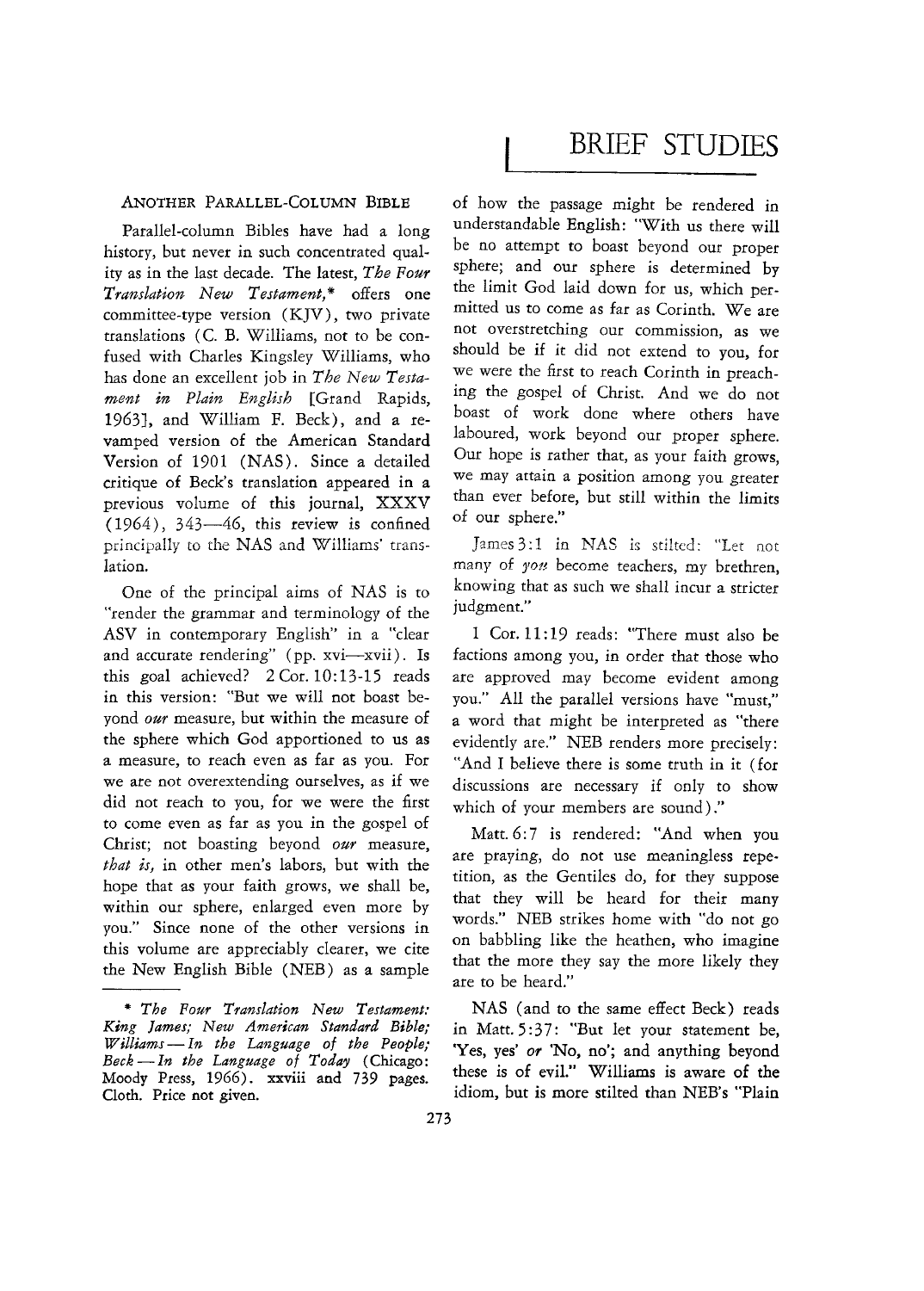'yes' or 'no' is all you need to say; anything beyond that comes from the devil."

In John 13:23 all the versions in this book sound a saccharine note, which is tuned better in NEB, "was reclining close beside Jesus." "Righteousness" (NAS, Matt. 6:1) is not the type of word that pops into the average person's mind in describing religious behavior; NEB, "Be careful not to make a show of your religion before men," catches the point better than the parallel versions do. "Imperishable-perishable" (1 Cor. 15:52-53) will probably suggest a corpse secured against decay in eternal orbit, as in the motion picture The Loved One. What is a "horn of salvation," Luke 1:69? And what is "the regeneration" in Matt.19:28? NEB, in line with intertestamental data, interprets this correctly, "in the world that is to be" (Beck's "new life" is not specific enough; Williams comes closer, 'new order of life").

The papyri have been around long enough to remind us that the "unruly"  $(2$  Thess. 3:6) is one "who falls into idle habits" (NEB). And NAS should not have tried to compete with the contractors of ASV for the unroofing job in Mark 2:4.

But in order not to detract from some of the real values of NAS by further citation of the many infelicities or inaccuracies in this version, I am happy to express my appreciation for numerous improvements. Among these is the rendering of Jude 7, where NAS displays more sense of grammar than Beck's free paraphrase or Williams' unclear syntax by clearly indicating that what is meant by τούτοις (masc.) are the angels in v. 6. Similarly, the NAS rendering of Mark 1:38, "that is what I came out for," catches the  $ix$ , missed by Beck's "That's why I've come," in the compound verb. NAS also exhibits improved renderings of many tense forms, especially the historical present, as in Mark 1: 12. On the other hand, "he was preaching, and saying" is a retained Hebraism, which Williams renders clearly,

"He kept preaching the following message." Since NAS lays much claim to accuracy, one might have expected  $\delta$ ov $\lambda$ os to be rendered "slave" in a passage like Rom. 1:1, where ASV had "bondservant" in the margin, but which NAS now admits. The ASV did not use quotation marks for quoted speech matter. NAS has introduced them, but inconsistently. Col. 2:21, with the prohibitions set off clearly, is understandable in the three parallel versions, except KJV, but no marks appear in any of these versions in 1 Cor. 6: 12. The placement of an apostrophe can be significant. Perhaps "master's" in Williams' rendering of Matt. 15:27 is a proofreader's error. NAS, KJV, and Beck are correct.

In most instances NAS claims to follow the 23d edition of the Nestle Greek text. Criteria for adopting particular renderings are not, however, apparent. Thus Matt. 5: 13 includes the doxology without a note on the manuscript problem (the only hint is the use of brackets), and similarly Matt. 12:47 is included without note, whereas a single phrase in Matt. 15:6 et passim is singled out for comment. "Many omit" says NAS on Mark 1:1, but not more than in Mark  $1:34$ , where we read "some." John  $7:53-8:11$  is printed in the body of the text, but there is at least as much evidence for John 5:4, which is dropped to the margin; Williams, with his consistent omission, is more reliable here than any of the parallel versions.

A peculiar and otiose feature of NAS is the use of italics, especially notation of the use of the article when not in the Greek text, but the Greekless reader can never really be sure. Thus in Mark 2: 17 *the* is added, but in v. 20 no italics appear for *"the* (italics are ours) days." In Col. 1:18 "the" before "head" should, on NAS principle, be italicized, or are we to assume that the translator, with a few MSS, omits the article? In that event a note should have been added. In Mark 4:3 a question of grammar is involved;